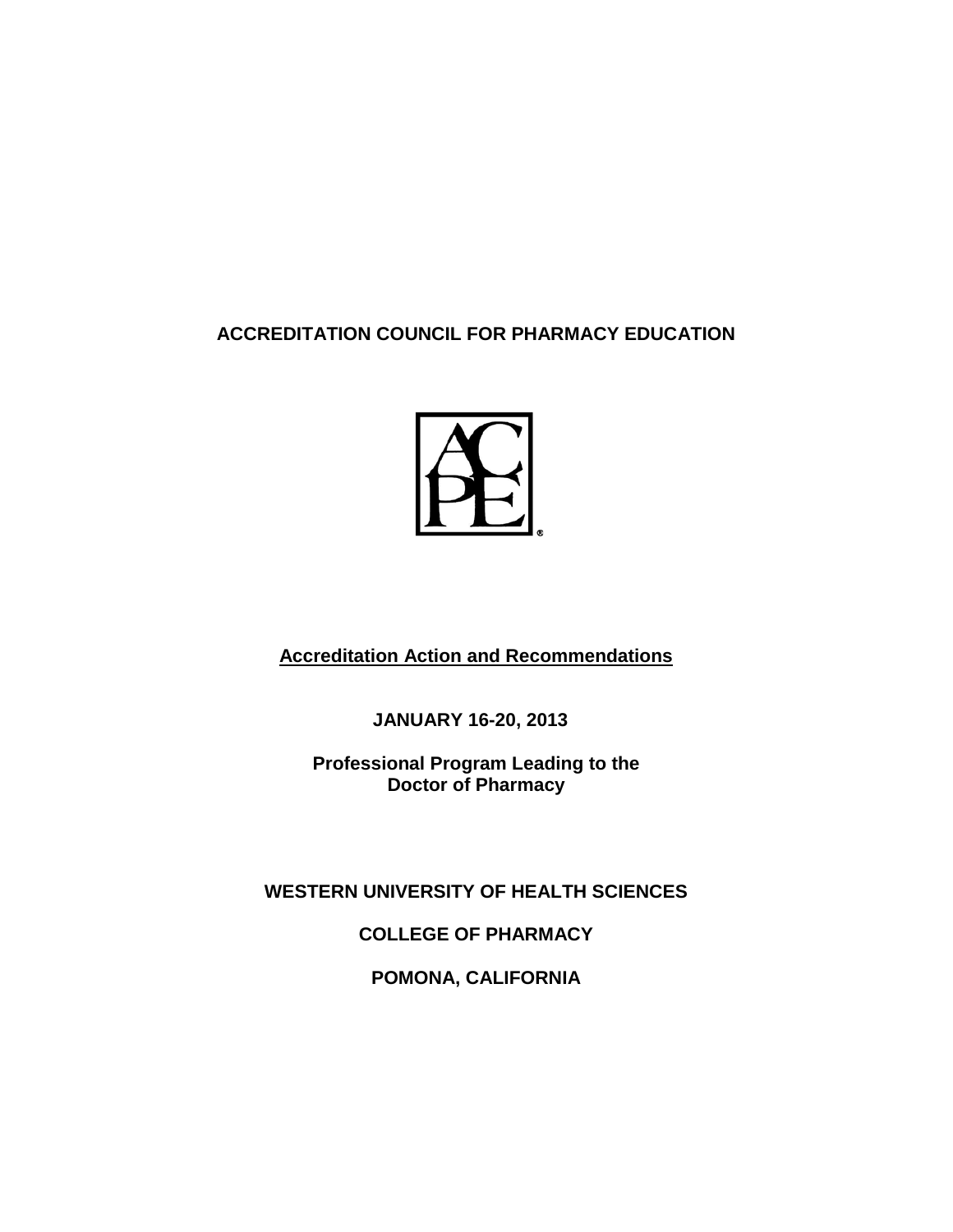#### **Doctor of Pharmacy Program**

#### **January 16-20, 2013**

#### **I. Introduction**

The Accreditation Council for Pharmacy Education (ACPE) Board of Directors reviewed the Doctor of Pharmacy program of the Western University of Health Sciences College of Pharmacy for purposes of continued accreditation at its January 16-20, 2013, meeting. This review was based upon due consideration of the Evaluation Team Report from the on-site evaluation dated October 16-18, 2012, the College's self-study, and other communications received from the institution.

#### **II. Accreditation Action**

Following discussion of the program, it was the decision of the Board that **accreditation of the Doctor of Pharmacy program be continued**. The professional program of the College and its accreditation status will be designated on ACPE's web site, www.acpe-accredit.org. Notice of the accreditation status of the program will also appear in the ACPE Report of the Proceedings, to be distributed during February 2013.

#### **III. Accreditation Terms and Conditions**

**A. Accreditation Term** The accreditation term granted for the Doctor of Pharmacy program extends until **June 30, 2021**, which represents the customary eight-year cycle between self-studies. The academic year for the next currently scheduled review of the Doctor of Pharmacy program for purposes of continued

1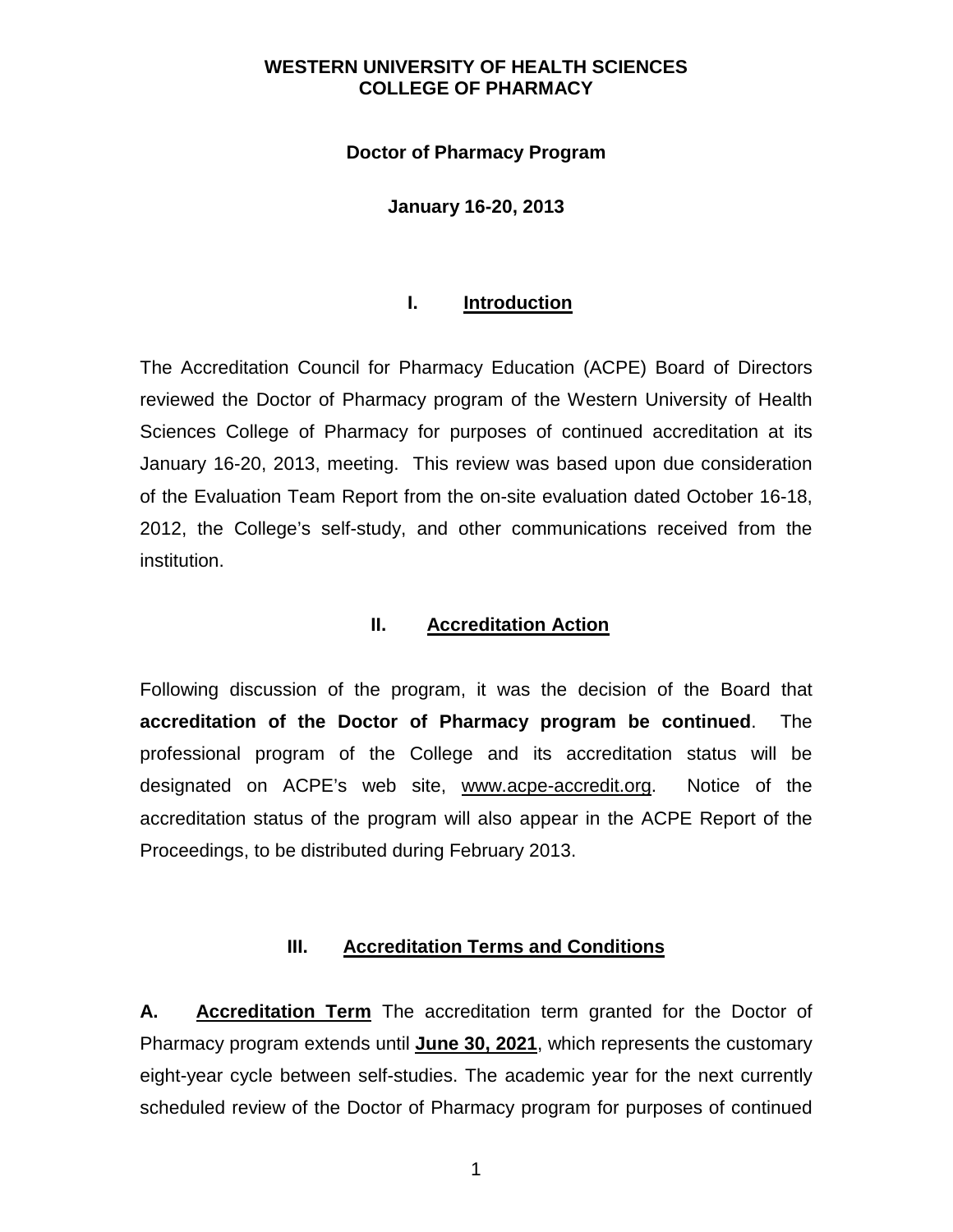accreditation is **2020-2021**, likely fall 2020. This schedule is contingent upon maintenance of the presently observed quality during the stated accreditation term*. The ACPE Board of Directors reserves the right to revise its accreditation action or to alter these dates based upon monitoring, such as written reports and/or focused on-site reviews as may be scheduled during the accreditation term stated above.* 

**B. Monitoring During the Accreditation Term** A **written interim report** should be submitted to the ACPE office no later than **April 1, 2013**, that addresses the issues identified in the Evaluation Team Report of October 16-18, 2012, and detailed below.

**Note:** *The ACPE Board has found the program to be Partially Compliant with*  **Standard No. 14: Curricular Core—Pharmacy Practice Experiences.** ACPE fully expects that the College will bring this standard into compliance; however, it must inform the College that *any standard found to be Partially Compliant or Non-Compliant must be brought into compliance within two years as required by the United States Department of Education Regulation 602.20. Failure to bring any standard found to be Partially Complaint or Non-Compliant into compliance in a timely manner will result in Probationary status and may result in an adverse accreditation action. Probationary status, as well as an adverse accreditation action, requires written notification of the U.S. Secretary of Education, the appropriate state licensing or authorizing agency, appropriate regional and/or other accrediting agencies, and the public.*

**C. Comments and Recommendations** This accreditation action was taken in recognition of the progress made since the last accreditation review and with confidence that existing College and programmatic needs will continue to be addressed in a timely manner and to the satisfaction of the ACPE Board of Directors. The Evaluation Team Report of October 16-18, 2012, presents important needs and developmental issues in keeping with Standards 2007. It

2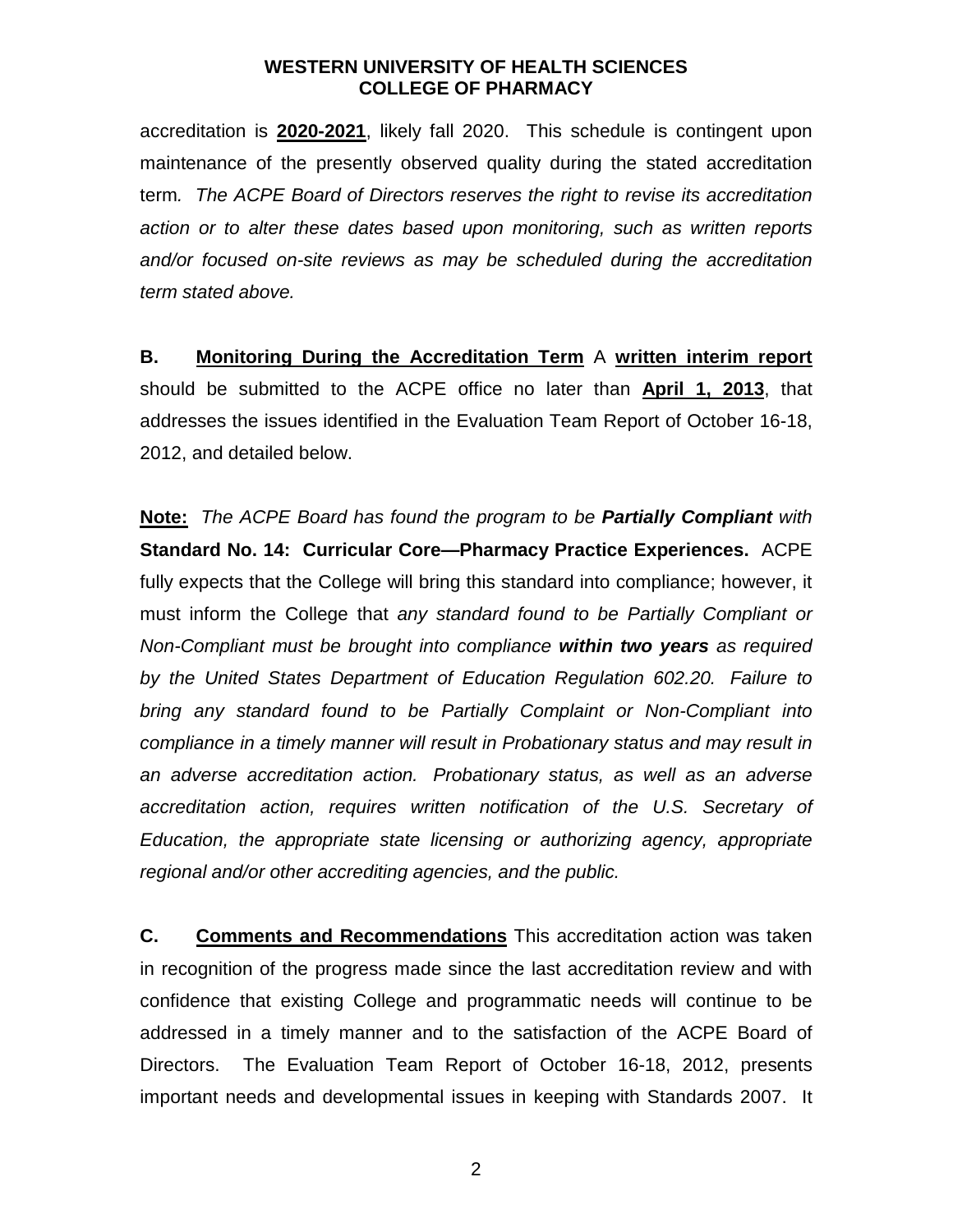should be noted that this Accreditation Action and Recommendations document and the Evaluation Team Report are companion pieces and should be used together to guide the College's continuing developmental efforts.

The Board references specific issues below that should be included in the requested report and appends the *ACPE Guidelines for Interim Reports during the Accreditation Term* for guidance in preparing the submission.

## **Summary of the Evaluation of All ACPE Standards**

The evaluation of the program on each of the ACPE accreditation standards (Standards 2007) is noted below.

| <b>Standards</b>                                                                                | Compliant | <b>Partially</b><br><b>Compliant</b> | Non-<br>Compliant |
|-------------------------------------------------------------------------------------------------|-----------|--------------------------------------|-------------------|
| <b>MISSION, PLANNING, AND EVALUATION</b>                                                        |           | monitor                              |                   |
| College or School Mission and Goals<br>1.                                                       | ☑         |                                      |                   |
| Strategic Plan<br>2.                                                                            | ⊠         |                                      |                   |
| Evaluation of Achievement of Mission and Goals<br>3.                                            | ⊠         |                                      |                   |
| <b>ORGANIZATION AND ADMINISTRATION</b>                                                          |           |                                      |                   |
| <b>Institutional Accreditation</b><br>4.                                                        | ☑         | ☑                                    |                   |
| College or School and University Relationship<br>5.                                             | ☑         |                                      |                   |
| College or School and other Administrative Relationships<br>6.                                  | ☑         |                                      |                   |
| College or School Organization and Governance<br>7.                                             | ⊠         |                                      |                   |
| Qualifications and Responsibilities of the Dean<br>8.                                           | ⊠         |                                      |                   |
| <b>CURRICULUM</b>                                                                               |           |                                      |                   |
| The Goal of the Curriculum<br>9.                                                                | ☑         |                                      |                   |
| 10. Curricular Development, Delivery, and Improvement                                           | ⊠         |                                      |                   |
| 11. Teaching and Learning Methods                                                               | ⊠         |                                      |                   |
| 12. Professional Competencies and Outcome Expectations                                          | ⊠         |                                      |                   |
| 13. Curricular Core-Knowledge, Skills, Attitudes, and Values                                    | ☑         |                                      |                   |
| 14. Curricular Core-Pharmacy Practice Experiences                                               |           | ⊠                                    |                   |
| 15. Assessment and Evaluation of Student Learning and Curricular<br>Effectiveness               | ☑         |                                      |                   |
| <b>STUDENTS</b>                                                                                 |           |                                      |                   |
| 16. Organization of Student Services                                                            | ☑         |                                      |                   |
| 17. Admission Criteria, Policies, and Procedures                                                | ☑         |                                      |                   |
| 18. Transfer of Credits and Waiver of Requisites for Admission with<br><b>Advanced Standing</b> | ⊠         |                                      |                   |
| 19. Progression of Students                                                                     | ☑         |                                      |                   |
| 20. Student Complaints Policy                                                                   | ☑         |                                      |                   |
| 21. Program Information                                                                         | ⊠         |                                      |                   |
| 22. Student Representation and Perspectives                                                     | ⊠         |                                      |                   |
| 23. Professional Behavior and Harmonious Relationships                                          | ⊠         |                                      |                   |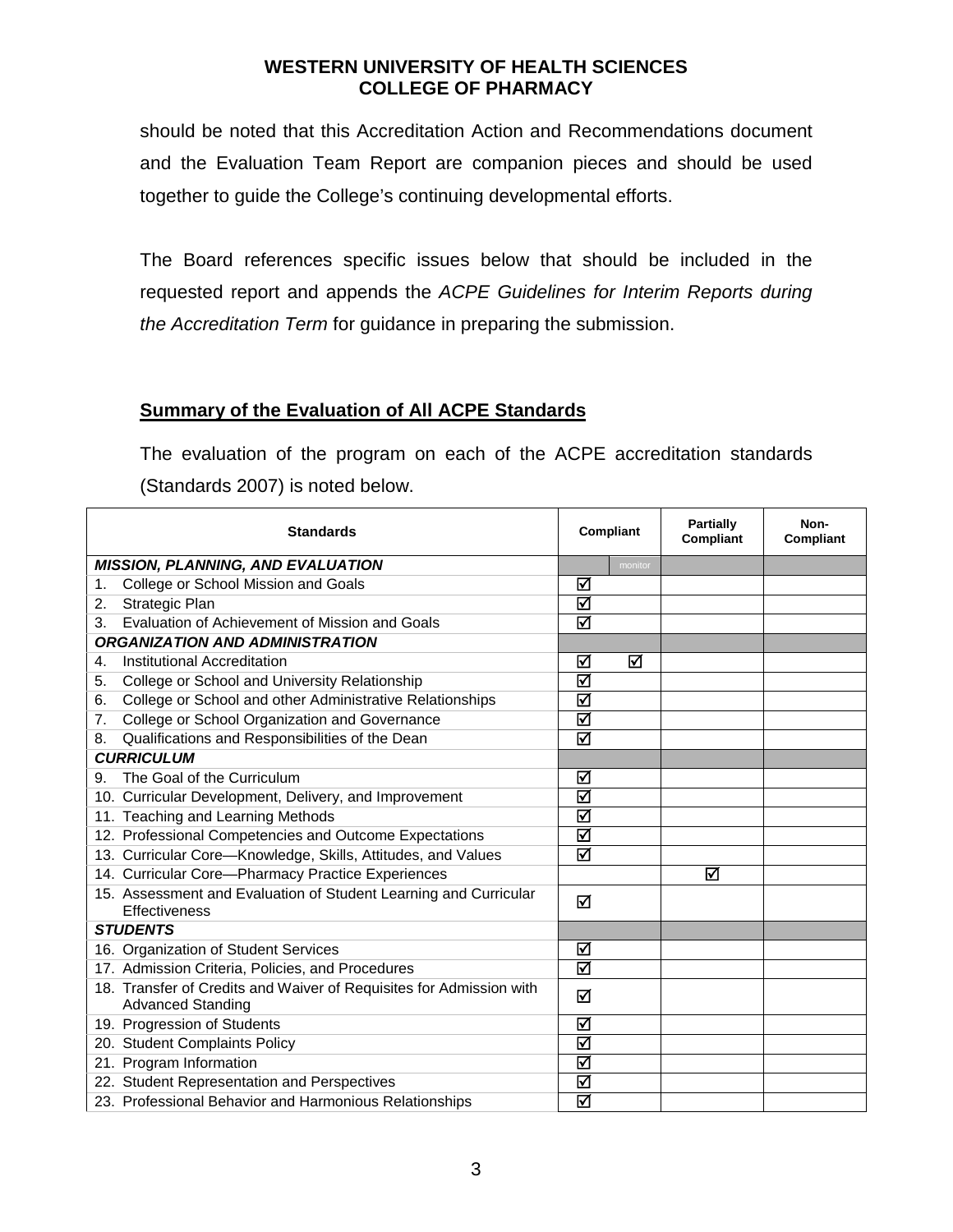| <b>Standards</b>                                                                    | Compliant |   | <b>Partially</b><br>Compliant | Non-<br>Compliant |
|-------------------------------------------------------------------------------------|-----------|---|-------------------------------|-------------------|
| <b>FACULTY AND STAFF</b>                                                            |           |   |                               |                   |
| 24. Faculty and Staff-Quantitative Factors                                          | M         | М |                               |                   |
| 25. Faculty and Staff-Qualitative Factors                                           | ⊠         |   |                               |                   |
| 26. Faculty and Staff Continuing Professional Development and<br>Performance Review | ☑         |   |                               |                   |
| <b>FACILITIES AND RESOURCES</b>                                                     |           |   |                               |                   |
| 27. Physical Facilities                                                             | ∇         |   |                               |                   |
| 28. Practice Facilities                                                             | ⊽         |   |                               |                   |
| 29. Library and Educational Resources                                               | ⊽         |   |                               |                   |
| 30. Financial Resources                                                             | ⊽         |   |                               |                   |

Based on review of the Evaluation Team Report dated October 16-18, 2012, the ACPE Board of Directors has requested additional monitoring for Standard 24: Faculty and Staff – Quantitative Factors. This request for monitoring is reflected in the Summary of All Standards provided above, as well as in the monitoring requests outlined below.

# **Monitoring requested by the ACPE Board for the Interim Report, by Standard:**

## **Standard No. 4: Institutional Accreditation**

 A **brief description** of the WASC findings and actions following their scheduled 2013 special visit, including a discussion of their impact on the College of Pharmacy.

#### **Standard No. 14: Curricular Core—Pharmacy Practice Experiences**

- A **copy of** approved syllabi for all required APPEs that include their respective educational objectives.
- A **copy of** a map of the College's introductory and advanced practice experiences to Appendix C of the accreditation standards, prepared in such a way that it allows one to assess and assure that the expected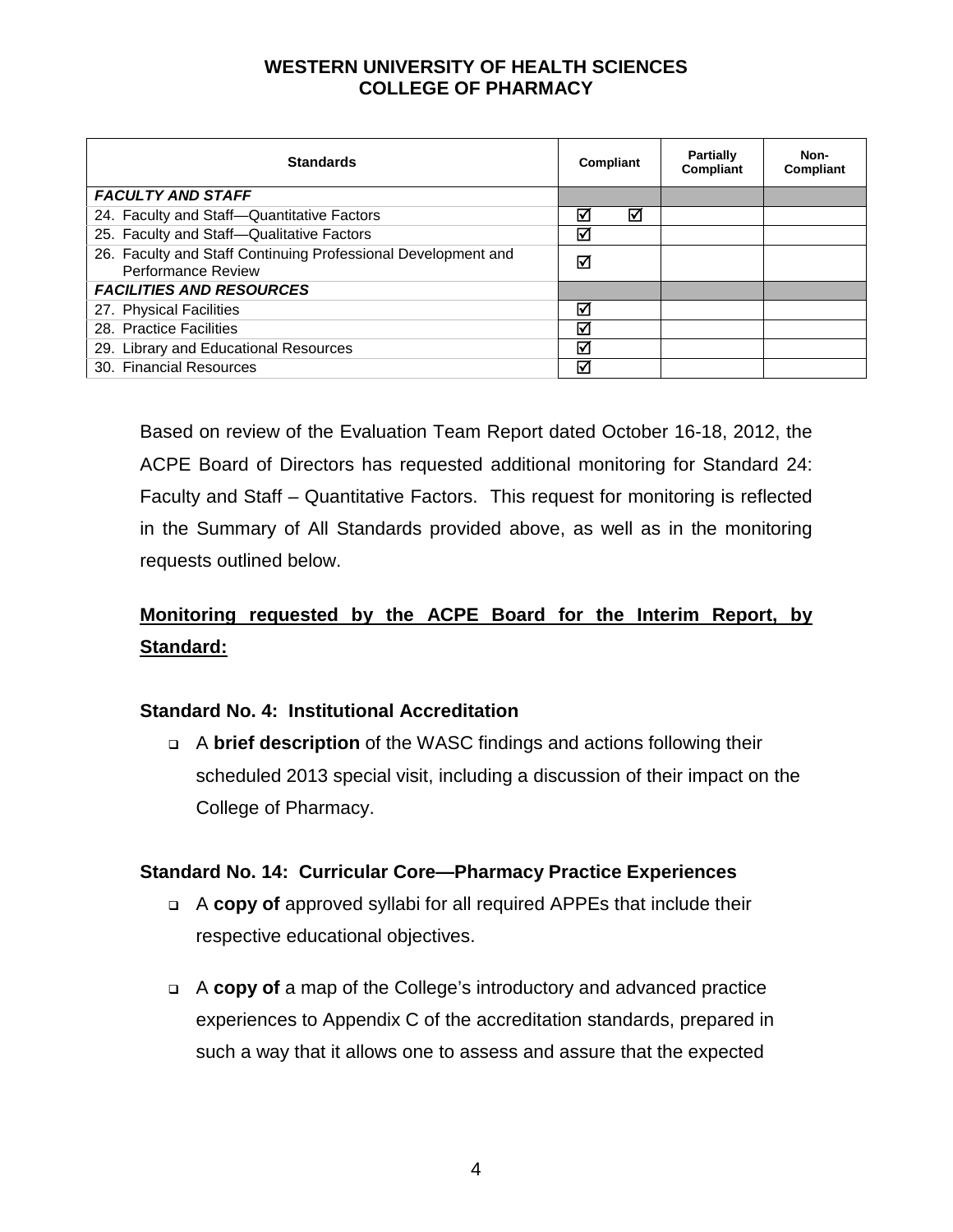activities and competencies for these experiences are addressed and developed at an appropriate level.

- A **brief description** of evidence that all students participate in a required advanced hospital/health-system practice experience.
- A **brief description** of evidence that International Post-Baccalaureate PharmD students complete the full complement of IPPE courses required of all other enrolled students, including the Community IPPE requirement, unless exempted through the application of a clearly defined policy. A **copy** of the policy should be included with the report.

## **Standard No. 24: Faculty and Staff – Quantitative Factors**

- A **brief description** of the results of an analysis of faculty workload and actions taken to correct any identified imbalance.
- A **brief description** of the outcome of an evaluation of pharmacist personnel needs in the Office of Experiential Education.

Additionally, ACPE may at any time during the awarded accreditation term request additional information. Once the requested issues have been addressed and the necessary information is submitted in the form of a requested interim report or on-site evaluation, review by the ACPE Board of Directors could result in the following outcomes:

- affirmation of the accreditation action, terms, and conditions with no additional reporting required;
- additional reporting could be requested to address issues that could not be addressed within the stated reporting timeframe, or to monitor issues requiring further attention; or
- additional on-site review by ACPE to permit observation of progress regarding issues requiring attention.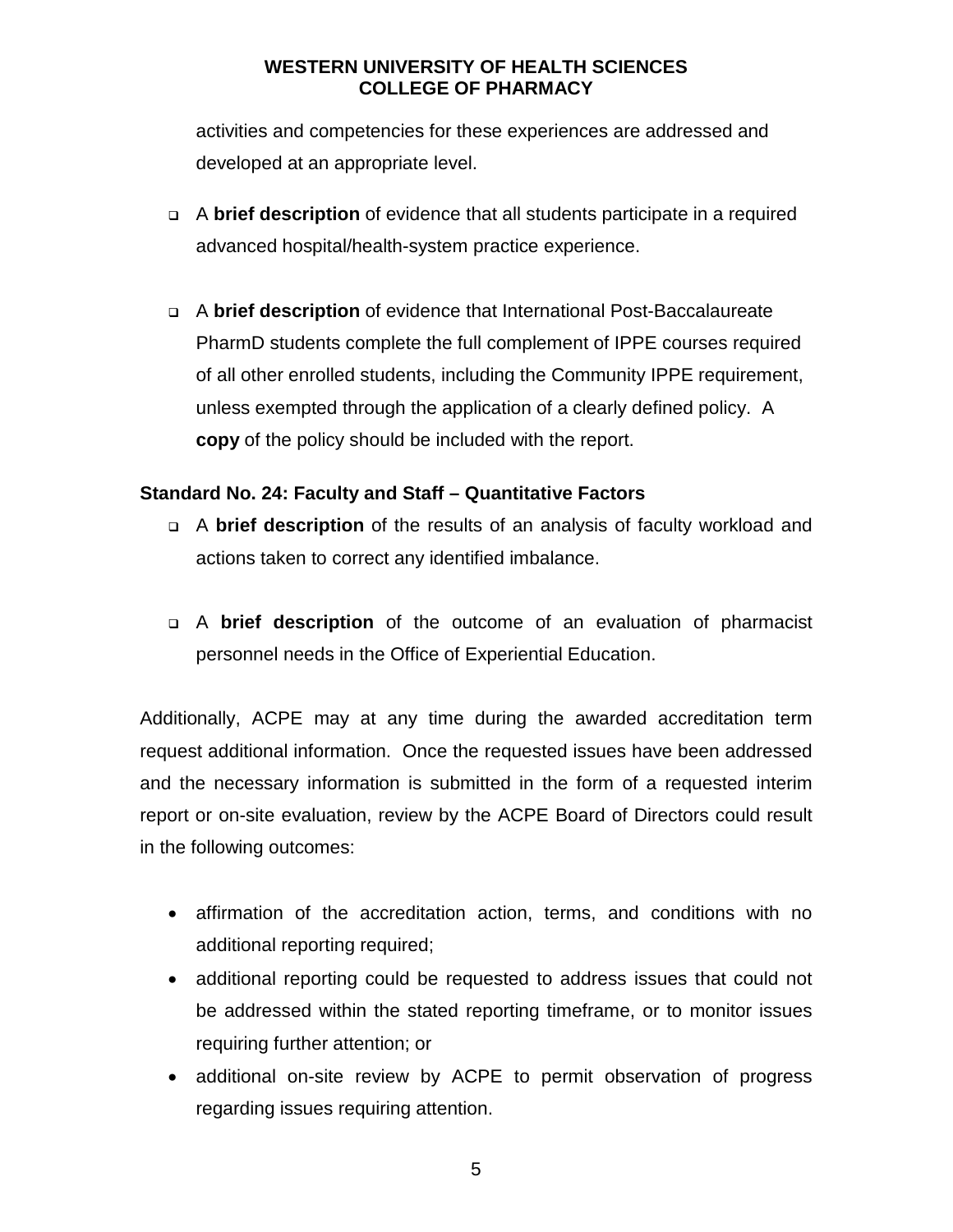In accord with ACPE policy, if additional reporting and/or on-site review is not satisfactory in any area, the Board could then act to reduce a previously awarded accreditation term, award a probationary accreditation status, or take an adverse accreditation action **(cf. Policies and Procedures for ACPE Accreditation of Professional Degree Programs, January 2013).**

The Evaluation Team Report and the Accreditation Action and Recommendations are confidential documents and are considered to be the property of the institution. These documents will not be released to third parties without the authorization of the chief executive officer of the institution. Without such authorization, the sole information available to the public consists of that information contained in the Directory and in the Report of Proceedings from the meeting at which the accreditation action was taken. If the institution releases any portion of the Evaluation Team Report or the Accreditation Action and Recommendations, or releases any statement concerning such documents that ACPE believes requires public clarification or presents a misleading impression, ACPE may make an appropriate response or cause the release of such documents in their entirety.

Additionally, in accord with ACPE policy, the College is reminded that ACPE should be notified of any substantive change prior to its implementation to allow ACPE adequate time to consider the impact of the proposed change on programmatic quality. The ACPE substantive change policy provides details as to what constitutes such a change.

**D.** Public Disclosure It is expected that the accreditation status of the program will be fully disclosed. ACPE requires that all Colleges and Schools of Pharmacy with Full accreditation status utilize the following language when

6